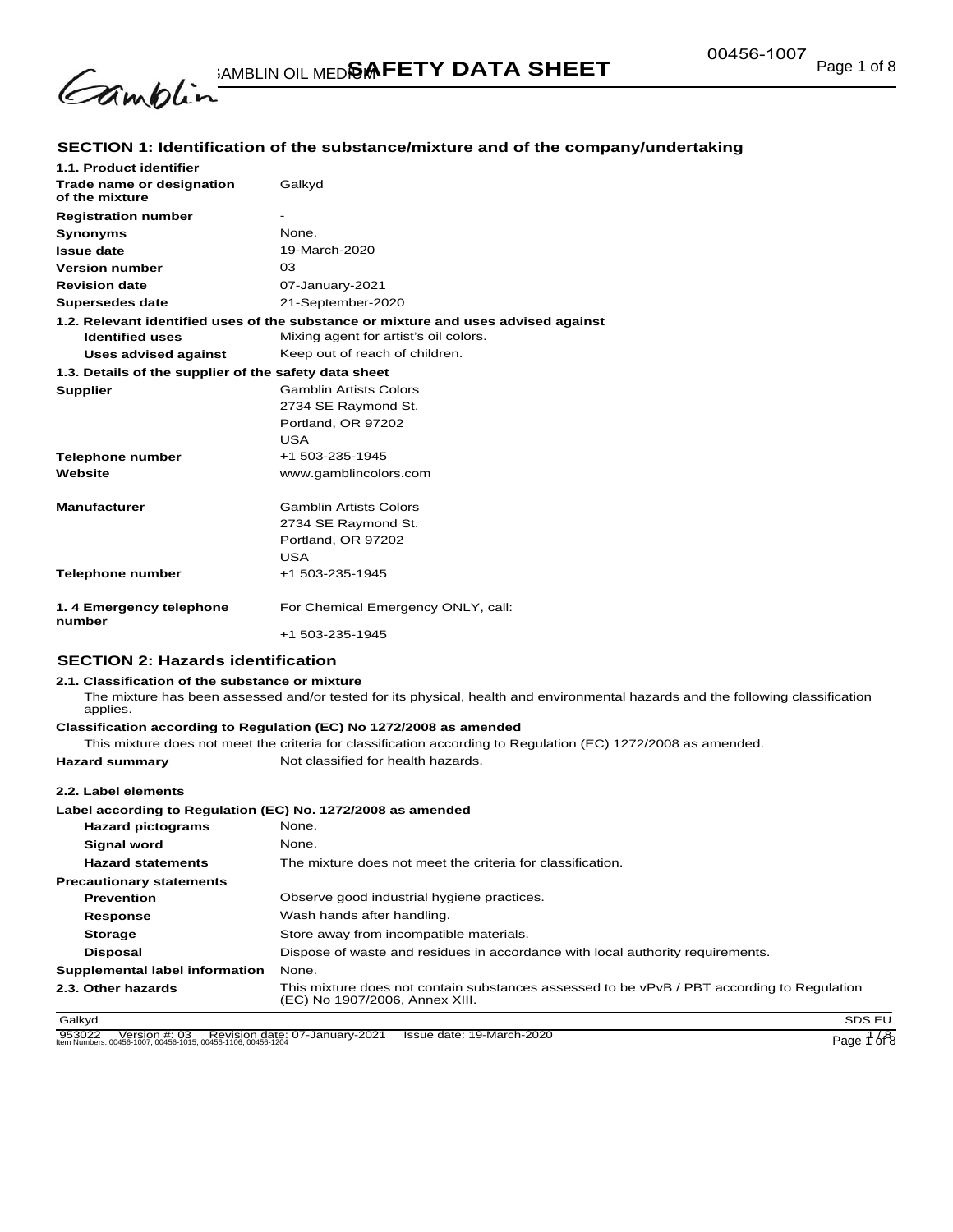# SFGHON 3: OGARPOSITION IN CLINE ON INGLES IN THE TERM OF THE COMPOSITION OF BAGE 2 of 8

| 3.2. Mixtures                                                                                                                                                                                                                                                           |                                                                                                                           |                                                                                          |                                                                                                                                   |              |
|-------------------------------------------------------------------------------------------------------------------------------------------------------------------------------------------------------------------------------------------------------------------------|---------------------------------------------------------------------------------------------------------------------------|------------------------------------------------------------------------------------------|-----------------------------------------------------------------------------------------------------------------------------------|--------------|
| <b>General information</b>                                                                                                                                                                                                                                              |                                                                                                                           |                                                                                          |                                                                                                                                   |              |
| <b>Chemical name</b>                                                                                                                                                                                                                                                    | %                                                                                                                         | EC No.                                                                                   | <b>REACH Registration No.</b>                                                                                                     | <b>Notes</b> |
| Alkyd resin                                                                                                                                                                                                                                                             | $40 - 60$                                                                                                                 | Proprietary                                                                              |                                                                                                                                   |              |
|                                                                                                                                                                                                                                                                         | <b>Classification: -</b>                                                                                                  |                                                                                          |                                                                                                                                   |              |
| Petroleum Naptha                                                                                                                                                                                                                                                        | $40 - 60$                                                                                                                 | 920-901-0                                                                                |                                                                                                                                   |              |
|                                                                                                                                                                                                                                                                         |                                                                                                                           |                                                                                          |                                                                                                                                   |              |
|                                                                                                                                                                                                                                                                         | Classification: Flam. Liq. 4;H227, Asp. Tox. 1;H304                                                                       |                                                                                          |                                                                                                                                   | P            |
| List of abbreviations and symbols that may be used above<br>#: This substance has been assigned Union workplace exposure limit(s).<br>M: M-factor<br>PBT: persistent, bioaccumulative and toxic substance.<br>vPvB: very persistent and very bioaccumulative substance. |                                                                                                                           |                                                                                          |                                                                                                                                   |              |
| % w/w benzene (EINECS No 200-753-7).                                                                                                                                                                                                                                    |                                                                                                                           |                                                                                          | Note P: The classification as a carcinogen or mutagen need not apply if it can be shown that the substance contains less than 0,1 |              |
| <b>Composition comments</b>                                                                                                                                                                                                                                             |                                                                                                                           |                                                                                          | The full text for all H-statements is displayed in section 16.                                                                    |              |
| <b>SECTION 4: First aid measures</b>                                                                                                                                                                                                                                    |                                                                                                                           |                                                                                          |                                                                                                                                   |              |
| <b>General information</b>                                                                                                                                                                                                                                              | protect themselves.                                                                                                       |                                                                                          | Ensure that medical personnel are aware of the material(s) involved, and take precautions to                                      |              |
| 4.1. Description of first aid measures                                                                                                                                                                                                                                  |                                                                                                                           |                                                                                          |                                                                                                                                   |              |
| <b>Inhalation</b>                                                                                                                                                                                                                                                       |                                                                                                                           |                                                                                          | Move to fresh air. Call a physician if symptoms develop or persist.                                                               |              |
| <b>Skin contact</b>                                                                                                                                                                                                                                                     |                                                                                                                           | Wash off with soap and water. Get medical attention if irritation develops and persists. |                                                                                                                                   |              |
| Eye contact                                                                                                                                                                                                                                                             | Rinse with water. Get medical attention if irritation develops and persists.                                              |                                                                                          |                                                                                                                                   |              |
| Ingestion                                                                                                                                                                                                                                                               | Rinse mouth. Get medical attention if symptoms occur.<br>Exposure may cause temporary irritation, redness, or discomfort. |                                                                                          |                                                                                                                                   |              |
| 4.2. Most important symptoms<br>and effects, both acute and<br>delayed                                                                                                                                                                                                  |                                                                                                                           |                                                                                          |                                                                                                                                   |              |
| 4.3. Indication of any<br>immediate medical attention<br>and special treatment needed                                                                                                                                                                                   | Treat symptomatically.                                                                                                    |                                                                                          |                                                                                                                                   |              |
| <b>SECTION 5: Firefighting measures</b>                                                                                                                                                                                                                                 |                                                                                                                           |                                                                                          |                                                                                                                                   |              |
| <b>General fire hazards</b>                                                                                                                                                                                                                                             | No unusual fire or explosion hazards noted.                                                                               |                                                                                          |                                                                                                                                   |              |
| 5.1. Extinguishing media<br>Suitable extinguishing<br>media                                                                                                                                                                                                             | Alcohol resistant foam. Powder. Carbon dioxide (CO2).                                                                     |                                                                                          |                                                                                                                                   |              |
| Unsuitable extinguishing<br>media                                                                                                                                                                                                                                       | Do not use water jet as an extinguisher, as this will spread the fire.                                                    |                                                                                          |                                                                                                                                   |              |
| 5.2. Special hazards arising<br>from the substance or mixture                                                                                                                                                                                                           | During fire, gases hazardous to health may be formed.                                                                     |                                                                                          |                                                                                                                                   |              |
| 5.3. Advice for firefighters<br><b>Special protective</b><br>equipment for firefighters                                                                                                                                                                                 | Self-contained breathing apparatus and full protective clothing must be worn in case of fire.                             |                                                                                          |                                                                                                                                   |              |
| Special fire fighting<br>procedures                                                                                                                                                                                                                                     | Move containers from fire area if you can do so without risk.                                                             |                                                                                          |                                                                                                                                   |              |
| <b>Specific methods</b>                                                                                                                                                                                                                                                 |                                                                                                                           |                                                                                          | Use standard firefighting procedures and consider the hazards of other involved materials.                                        |              |
| <b>SECTION 6: Accidental release measures</b>                                                                                                                                                                                                                           |                                                                                                                           |                                                                                          |                                                                                                                                   |              |
| 6.1. Personal precautions, protective equipment and emergency procedures                                                                                                                                                                                                |                                                                                                                           |                                                                                          |                                                                                                                                   |              |
| For non-emergency<br>personnel                                                                                                                                                                                                                                          |                                                                                                                           |                                                                                          | Keep unnecessary personnel away. For personal protection, see section 8 of the SDS.                                               |              |
| For emergency responders                                                                                                                                                                                                                                                | SDS.                                                                                                                      |                                                                                          | Keep unnecessary personnel away. Use personal protection recommended in Section 8 of the                                          |              |
| 6.2. Environmental precautions                                                                                                                                                                                                                                          |                                                                                                                           |                                                                                          | Avoid discharge into drains, water courses or onto the ground.                                                                    |              |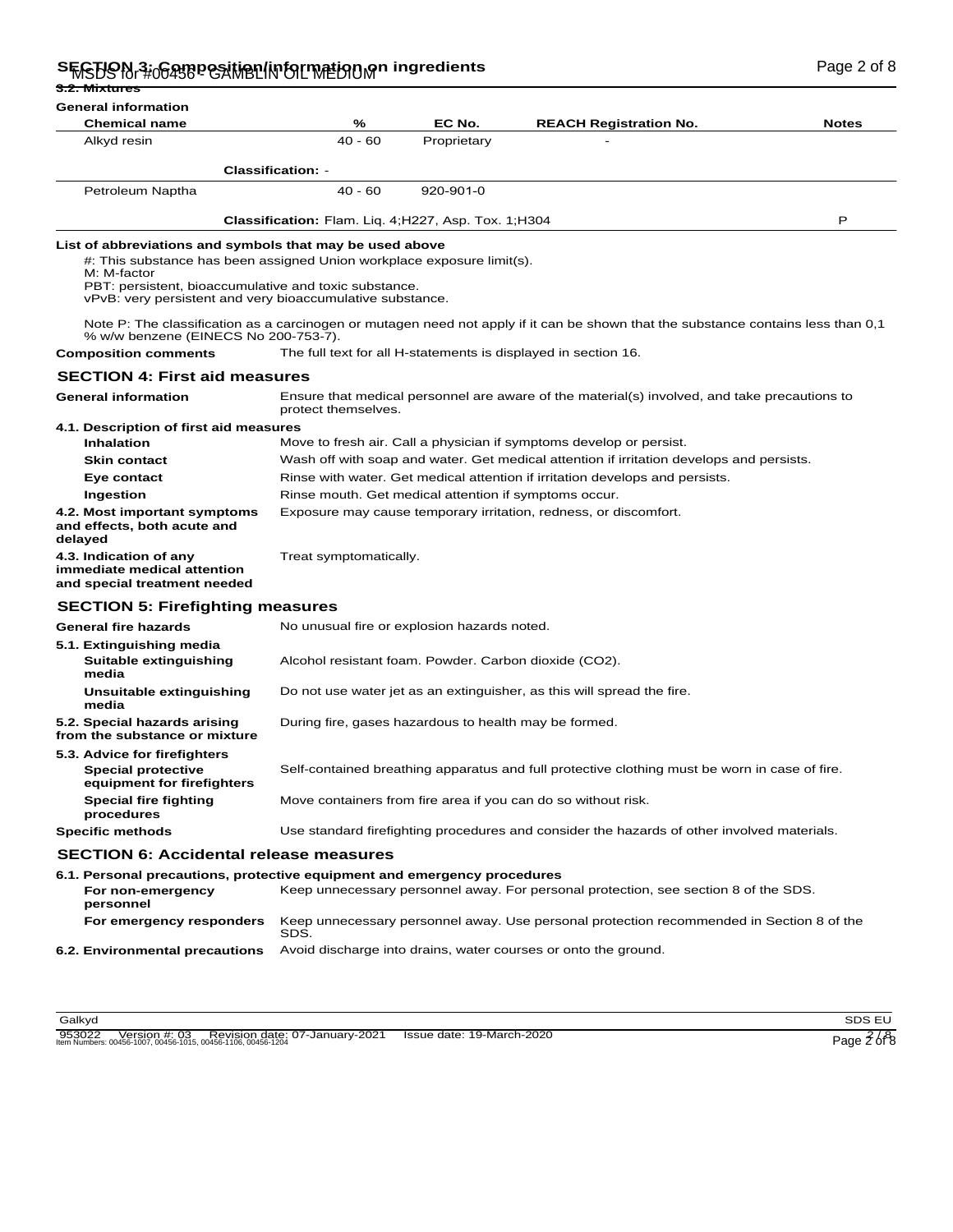| 6.3. Methods and material for<br>coMSiD&é0f#0045eanGAMBLIN OIL MEDIUM   | Use water spray to reduce vapours or divert vapour cloud drift.                                                                 |                                                                                                                                                                                                               | Page 3 of 8 |  |
|-------------------------------------------------------------------------|---------------------------------------------------------------------------------------------------------------------------------|---------------------------------------------------------------------------------------------------------------------------------------------------------------------------------------------------------------|-------------|--|
|                                                                         | recovery, flush area with water.                                                                                                | Large Spills: Stop the flow of material, if this is without risk. Dike the spilled material, where this is<br>possible. Absorb in vermiculite, dry sand or earth and place into containers. Following product |             |  |
|                                                                         | remove residual contamination.                                                                                                  | Small Spills: Wipe up with absorbent material (e.g. cloth, fleece). Clean surface thoroughly to                                                                                                               |             |  |
|                                                                         | Never return spills to original containers for re-use.                                                                          |                                                                                                                                                                                                               |             |  |
| 6.4. Reference to other<br>sections                                     |                                                                                                                                 | For personal protection, see section 8 of the SDS. For waste disposal, see section 13 of the SDS.                                                                                                             |             |  |
| <b>SECTION 7: Handling and storage</b>                                  |                                                                                                                                 |                                                                                                                                                                                                               |             |  |
| 7.1. Precautions for safe<br>handling                                   |                                                                                                                                 | Avoid prolonged exposure. Observe good industrial hygiene practices.                                                                                                                                          |             |  |
| 7.2. Conditions for safe<br>storage, including any<br>incompatibilities | SDS).                                                                                                                           | Store in tightly closed container. Store away from incompatible materials (see section 10 of the                                                                                                              |             |  |
| 7.3. Specific end use(s)                                                | Mixing agent for artist's oil colors.                                                                                           |                                                                                                                                                                                                               |             |  |
|                                                                         | <b>SECTION 8: Exposure controls/personal protection</b>                                                                         |                                                                                                                                                                                                               |             |  |
| 8.1. Control parameters                                                 |                                                                                                                                 |                                                                                                                                                                                                               |             |  |
| Occupational exposure limits                                            |                                                                                                                                 |                                                                                                                                                                                                               |             |  |
| <b>Czech Republic. OELs. Government Decree 361</b>                      |                                                                                                                                 |                                                                                                                                                                                                               |             |  |
| <b>Components</b>                                                       | Type                                                                                                                            | Value                                                                                                                                                                                                         |             |  |
| Petroleum Naptha (CAS<br>64742-48-9)                                    | Ceiling                                                                                                                         | 1000 mg/m $3$                                                                                                                                                                                                 |             |  |
|                                                                         | <b>TWA</b>                                                                                                                      | 200 mg/m3                                                                                                                                                                                                     |             |  |
| Denmark. Exposure Limit Values                                          |                                                                                                                                 |                                                                                                                                                                                                               |             |  |
| <b>Components</b>                                                       | Type                                                                                                                            | Value                                                                                                                                                                                                         |             |  |
| Petroleum Naptha (CAS<br>64742-48-9)                                    | <b>TLV</b>                                                                                                                      | 25 ppm                                                                                                                                                                                                        |             |  |
|                                                                         | Estonia. OELs. Occupational Exposure Limits of Hazardous Substances. (Annex of Regulation No. 293 of 18 September               |                                                                                                                                                                                                               |             |  |
| 2001)                                                                   |                                                                                                                                 | Value                                                                                                                                                                                                         |             |  |
| <b>Components</b><br>Petroleum Naptha (CAS                              | Type<br><b>STEL</b>                                                                                                             | $300 \text{ mg/m}$                                                                                                                                                                                            |             |  |
| 64742-48-9)                                                             |                                                                                                                                 |                                                                                                                                                                                                               |             |  |
|                                                                         |                                                                                                                                 | 50 ppm                                                                                                                                                                                                        |             |  |
|                                                                         | <b>TWA</b>                                                                                                                      | 150 mg/m3                                                                                                                                                                                                     |             |  |
|                                                                         |                                                                                                                                 | 25 ppm                                                                                                                                                                                                        |             |  |
| <b>Finland. Workplace Exposure Limits</b>                               |                                                                                                                                 |                                                                                                                                                                                                               |             |  |
| <b>Components</b>                                                       | Type                                                                                                                            | Value                                                                                                                                                                                                         |             |  |
| Petroleum Naptha (CAS<br>64742-48-9)                                    | <b>TWA</b>                                                                                                                      | 500 mg/m3                                                                                                                                                                                                     |             |  |
| in the Work Area (DFG)                                                  | Germany. DFG MAK List (advisory OELs). Commission for the Investigation of Health Hazards of Chemical Compounds                 |                                                                                                                                                                                                               |             |  |
| <b>Components</b>                                                       | <b>Type</b>                                                                                                                     | Value                                                                                                                                                                                                         |             |  |
| Petroleum Naptha (CAS<br>64742-48-9)                                    | <b>TWA</b>                                                                                                                      | 300 mg/m3                                                                                                                                                                                                     |             |  |
|                                                                         |                                                                                                                                 | 50 ppm                                                                                                                                                                                                        |             |  |
|                                                                         | Poland. Ordinance of the Minister of Labour and Social Policy on 6 June 2014 on the maximum permissible                         |                                                                                                                                                                                                               |             |  |
| <b>Components</b>                                                       | concentrations and intensities of harmful health factors in the work environment, Journal of Laws 2014, item 817<br><b>Type</b> | Value                                                                                                                                                                                                         |             |  |
| Petroleum Naptha (CAS                                                   | <b>STEL</b>                                                                                                                     | 900 mg/m3                                                                                                                                                                                                     |             |  |
| 64742-48-9)                                                             | <b>TWA</b>                                                                                                                      | 300 mg/m3                                                                                                                                                                                                     |             |  |
|                                                                         |                                                                                                                                 |                                                                                                                                                                                                               |             |  |
|                                                                         |                                                                                                                                 |                                                                                                                                                                                                               |             |  |
|                                                                         |                                                                                                                                 |                                                                                                                                                                                                               |             |  |
|                                                                         |                                                                                                                                 |                                                                                                                                                                                                               |             |  |

953022 Version #: 03 Revision date: 07-January-2021 Issue date: 19-March-2020<br>Item Numbers: 00456-1007, 00456-1015, 00456-1106, 00456-1204 Page 3 of 8

Galkyd SDS EU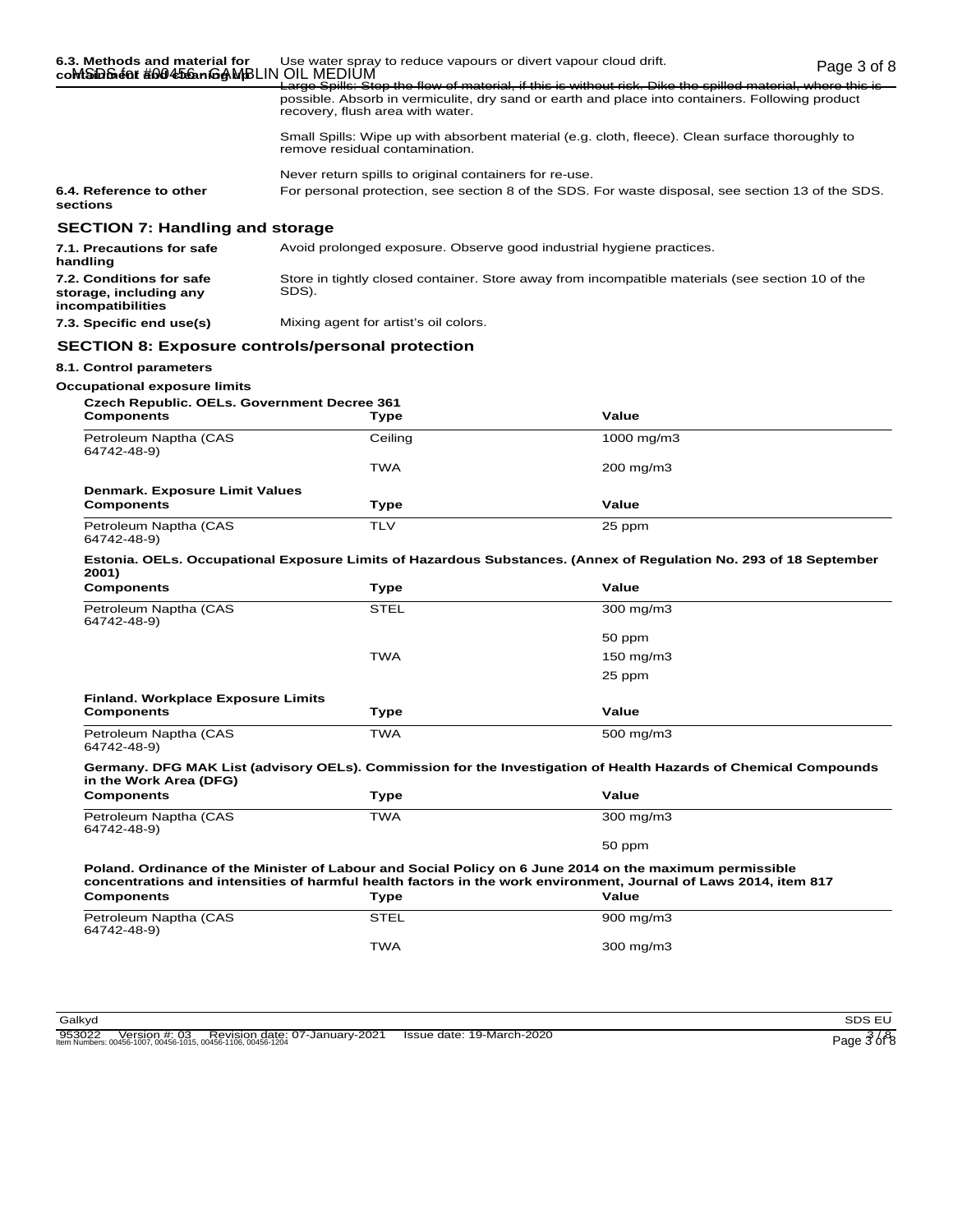#### Page 4 of 8 MSDS for #00456 - GAMBLIN OIL MEDIUM **Sweden. OELs. Work Environment Authority (AV), Occupational Exposure Limit Values (AFS 2015:7)**  $\epsilon$ **Components Type Value Value Value Value**

| Page 4 of 8 |  |  |
|-------------|--|--|
|             |  |  |

|                                                      | . .                                                                                                                                                                                                                                                                                                                                                                |              |  |
|------------------------------------------------------|--------------------------------------------------------------------------------------------------------------------------------------------------------------------------------------------------------------------------------------------------------------------------------------------------------------------------------------------------------------------|--------------|--|
| Petroleum Naptha (CAS<br>64742-48-9)                 | <b>STEL</b>                                                                                                                                                                                                                                                                                                                                                        | 300 mg/m3    |  |
|                                                      |                                                                                                                                                                                                                                                                                                                                                                    | 50 ppm       |  |
|                                                      | <b>TWA</b>                                                                                                                                                                                                                                                                                                                                                         | 150 mg/m $3$ |  |
|                                                      |                                                                                                                                                                                                                                                                                                                                                                    | 25 ppm       |  |
| Switzerland. SUVA Grenzwerte am Arbeitsplatz         |                                                                                                                                                                                                                                                                                                                                                                    |              |  |
| <b>Components</b>                                    | Type                                                                                                                                                                                                                                                                                                                                                               | Value        |  |
| Petroleum Naptha (CAS<br>64742-48-9)                 | <b>STEL</b>                                                                                                                                                                                                                                                                                                                                                        | 600 mg/m3    |  |
|                                                      |                                                                                                                                                                                                                                                                                                                                                                    | $100$ ppm    |  |
|                                                      | <b>TWA</b>                                                                                                                                                                                                                                                                                                                                                         | 300 mg/m3    |  |
|                                                      |                                                                                                                                                                                                                                                                                                                                                                    | 50 ppm       |  |
| <b>Biological limit values</b>                       | No biological exposure limits noted for the ingredient(s).                                                                                                                                                                                                                                                                                                         |              |  |
| <b>Recommended monitoring</b><br>procedures          | Follow standard monitoring procedures.                                                                                                                                                                                                                                                                                                                             |              |  |
| Derived no effect levels<br>(DNEL <sub>S</sub> )     | Not available.                                                                                                                                                                                                                                                                                                                                                     |              |  |
| <b>Predicted no effect</b><br>concentrations (PNECs) | Not available.                                                                                                                                                                                                                                                                                                                                                     |              |  |
| 8.2. Exposure controls                               |                                                                                                                                                                                                                                                                                                                                                                    |              |  |
| Appropriate engineering<br>controls                  | Good general ventilation should be used. Ventilation rates should be matched to conditions. If<br>applicable, use process enclosures, local exhaust ventilation, or other engineering controls to<br>maintain airborne levels below recommended exposure limits. If exposure limits have not been<br>established, maintain airborne levels to an acceptable level. |              |  |
|                                                      | Individual protection measures, such as personal protective equipment                                                                                                                                                                                                                                                                                              |              |  |
| <b>General information</b>                           | Personal protection equipment should be chosen according to the CEN standards and in<br>discussion with the supplier of the personal protective equipment.                                                                                                                                                                                                         |              |  |
| <b>Eye/face protection</b>                           | Wear safety glasses with side shields (or goggles).                                                                                                                                                                                                                                                                                                                |              |  |
| <b>Skin protection</b>                               |                                                                                                                                                                                                                                                                                                                                                                    |              |  |
| - Hand protection                                    | Wear protective gloves.                                                                                                                                                                                                                                                                                                                                            |              |  |
| - Other                                              | Wear appropriate chemical resistant clothing.                                                                                                                                                                                                                                                                                                                      |              |  |
| <b>Respiratory protection</b>                        | In case of insufficient ventilation, wear suitable respiratory equipment.                                                                                                                                                                                                                                                                                          |              |  |
| <b>Thermal hazards</b>                               | Wear appropriate thermal protective clothing, when necessary.                                                                                                                                                                                                                                                                                                      |              |  |
| Hygiene measures                                     | Always observe good personal hygiene measures, such as washing after handling the material<br>and before eating, drinking, and/or smoking. Routinely wash work clothing and protective<br>equipment to remove contaminants.                                                                                                                                        |              |  |
| <b>Environmental exposure</b><br>controls            | Emissions from ventilation or work process equipment should be checked to ensure they comply<br>with the requirements of environmental protection legislation. Fume scrubbers, filters or<br>engineering modifications to the process equipment may be necessary to reduce emissions to<br>acceptable levels.                                                      |              |  |

## **SECTION 9: Physical and chemical properties**

#### **9.1. Information on basic physical and chemical properties**

| Appearance                                 |                                              |
|--------------------------------------------|----------------------------------------------|
| <b>Physical state</b>                      | Liquid.                                      |
| <b>Form</b>                                | Liquid.                                      |
| Colour                                     | Amber.                                       |
| Odour                                      | Characteristic hydrocarbon.                  |
| Odour threshold                            | Not available.                               |
| рH                                         | Not available.                               |
| Melting point/freezing point               | Not available.                               |
| Initial boiling point and boiling<br>range | Not available.                               |
| <b>Flash point</b>                         | 70,0 °C (158,0 °F) Pensky-Martens Closed Cup |
| <b>Evaporation rate</b>                    | < 1                                          |

953022 Version #: 03 Revision date: 07-January-2021 Issue date: 19-March-2020<br>Item Numbers: 00456-1007, 00456-1015, 00456-1106, 00456-1204 Page 4 of 8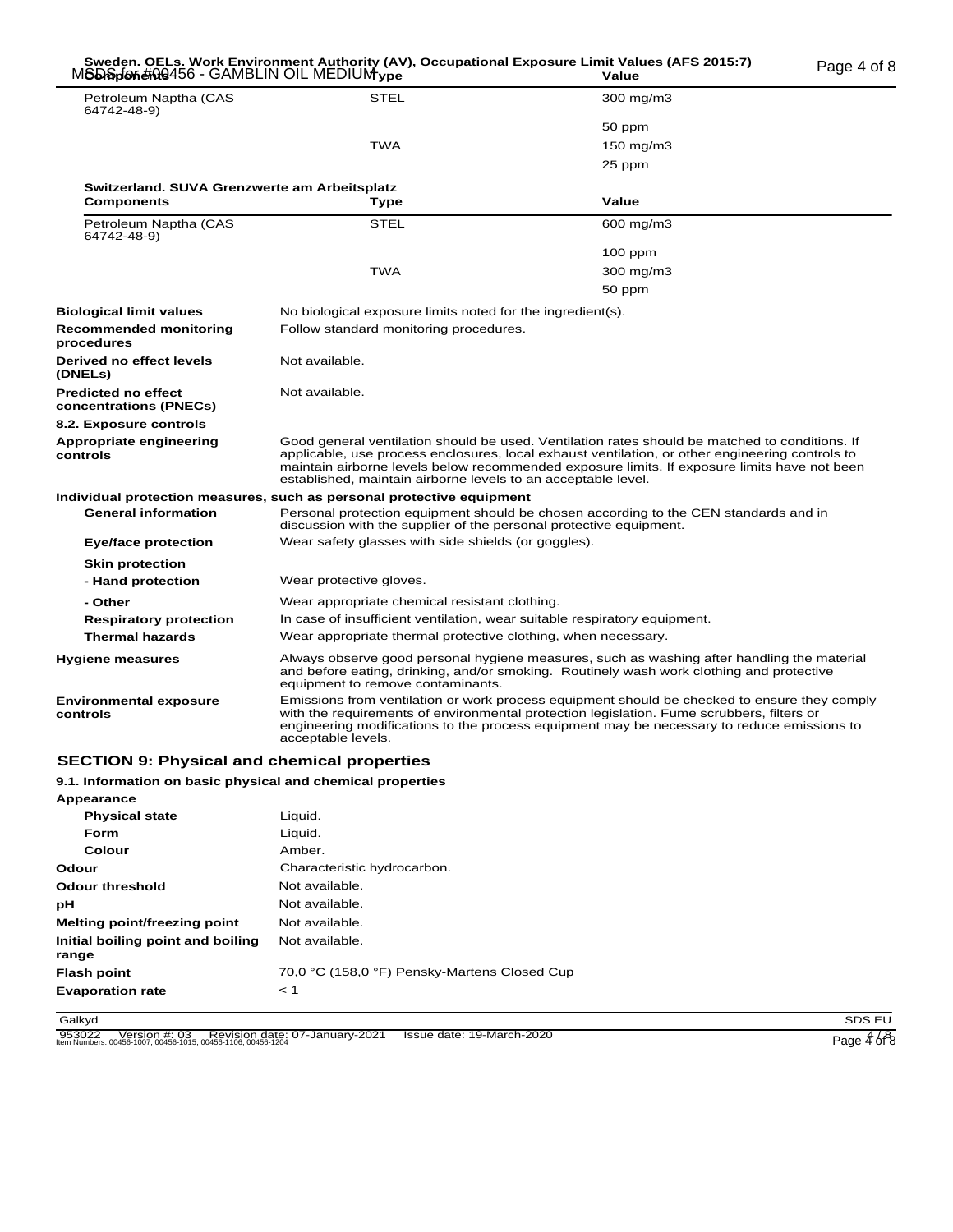#### Flammability (solid, gas) Not applicable.<br>பาฟริพิลม*์มา #มินิล์5*ดิ การ2MBLIN QIL MEDIUM **Upper/lower flammability or explosive limits**

| <b>Flammability limit - lower</b><br>$(\%)$       | Not available.                                                                               |
|---------------------------------------------------|----------------------------------------------------------------------------------------------|
| Flammability limit - upper<br>$(\%)$              | Not available.                                                                               |
| Vapour pressure                                   | $< 0.1$ kPa @ 68°F (20°C)                                                                    |
| Vapour density                                    | 5                                                                                            |
| <b>Relative density</b>                           | Not available.                                                                               |
| Solubility(ies)                                   | Negligible.                                                                                  |
| <b>Partition coefficient</b><br>(n-octanol/water) | Not available.                                                                               |
| <b>Auto-ignition temperature</b>                  | 230 °C (446 °F)                                                                              |
| Decomposition temperature                         | Not available.                                                                               |
| <b>Viscosity</b>                                  | $160.8 \text{ mm}^2/\text{s}$                                                                |
| <b>Viscosity temperature</b>                      | 40 °C (104 °F)                                                                               |
| <b>Explosive properties</b>                       | Not explosive.                                                                               |
| <b>Oxidising properties</b>                       | Not oxidising.                                                                               |
| 9.2. Other information                            | No relevant additional information available.                                                |
| <b>SECTION 10: Stability and reactivity</b>       |                                                                                              |
| <b>10.1 Reactivity</b>                            | The product is stable and non-reactive under normal conditions of use, storage and transport |

| 10.1. Reactivity                            | The product is stable and non-reactive under normal conditions of use, storage and transport. |
|---------------------------------------------|-----------------------------------------------------------------------------------------------|
| 10.2. Chemical stability                    | Material is stable under normal conditions.                                                   |
| 10.3. Possibility of hazardous<br>reactions | No dangerous reaction known under conditions of normal use.                                   |
| 10.4. Conditions to avoid                   | Avoid temperatures exceeding the flash point. Contact with incompatible materials.            |
| 10.5. Incompatible materials                | Strong oxidising agents.                                                                      |
| 10.6. Hazardous<br>decomposition products   | No hazardous decomposition products are known.                                                |

## **SECTION 11: Toxicological information**

| <b>General information</b>               | Occupational exposure to the substance or mixture may cause adverse effects. |
|------------------------------------------|------------------------------------------------------------------------------|
| Information on likely routes of exposure |                                                                              |
| <b>Inhalation</b>                        | Prolonged inhalation may be harmful.                                         |
| <b>Skin contact</b>                      | Prolonged skin contact may cause temporary irritation.                       |
| Eye contact                              | Direct contact with eyes may cause temporary irritation.                     |
| Ingestion                                | May cause discomfort if swallowed.                                           |
| <b>Symptoms</b>                          | Exposure may cause temporary irritation, redness, or discomfort.             |
|                                          |                                                                              |

## **11.1. Information on toxicological effects**

**Acute toxicity**

| <b>Components</b>                                                                       | <b>Species</b>                                                    | <b>Test Results</b>               |                  |
|-----------------------------------------------------------------------------------------|-------------------------------------------------------------------|-----------------------------------|------------------|
| Petroleum Naptha (CAS 64742-48-9)                                                       |                                                                   |                                   |                  |
| <u>Acute</u>                                                                            |                                                                   |                                   |                  |
| Dermal                                                                                  |                                                                   |                                   |                  |
| Liquid                                                                                  |                                                                   |                                   |                  |
| LD50                                                                                    | Rabbit                                                            | > 5000 mg/kg                      |                  |
| <b>Inhalation</b>                                                                       |                                                                   |                                   |                  |
| Vapour                                                                                  |                                                                   |                                   |                  |
| LC50                                                                                    | Rat                                                               | $>$ 5000 mg/m <sup>3</sup> , 4 hr |                  |
| Oral                                                                                    |                                                                   |                                   |                  |
| Liquid                                                                                  |                                                                   |                                   |                  |
| LD50                                                                                    | Rat                                                               | $> 5000$ mg/kg                    |                  |
| <b>Skin corrosion/irritation</b>                                                        | Prolonged skin contact may cause temporary irritation.            |                                   |                  |
| Serious eye damage/eye<br>irritation                                                    | Direct contact with eyes may cause temporary irritation.          |                                   |                  |
| <b>Respiratory sensitisation</b>                                                        | Based on available data, the classification criteria are not met. |                                   |                  |
| Galkyd                                                                                  |                                                                   |                                   | SDS EU           |
| 953022<br>Version #: 03<br>Item Numbers: 00456-1007, 00456-1015, 00456-1106, 00456-1204 | Issue date: 19-March-2020<br>Revision date: 07-January-2021       |                                   | Page $5\sqrt{8}$ |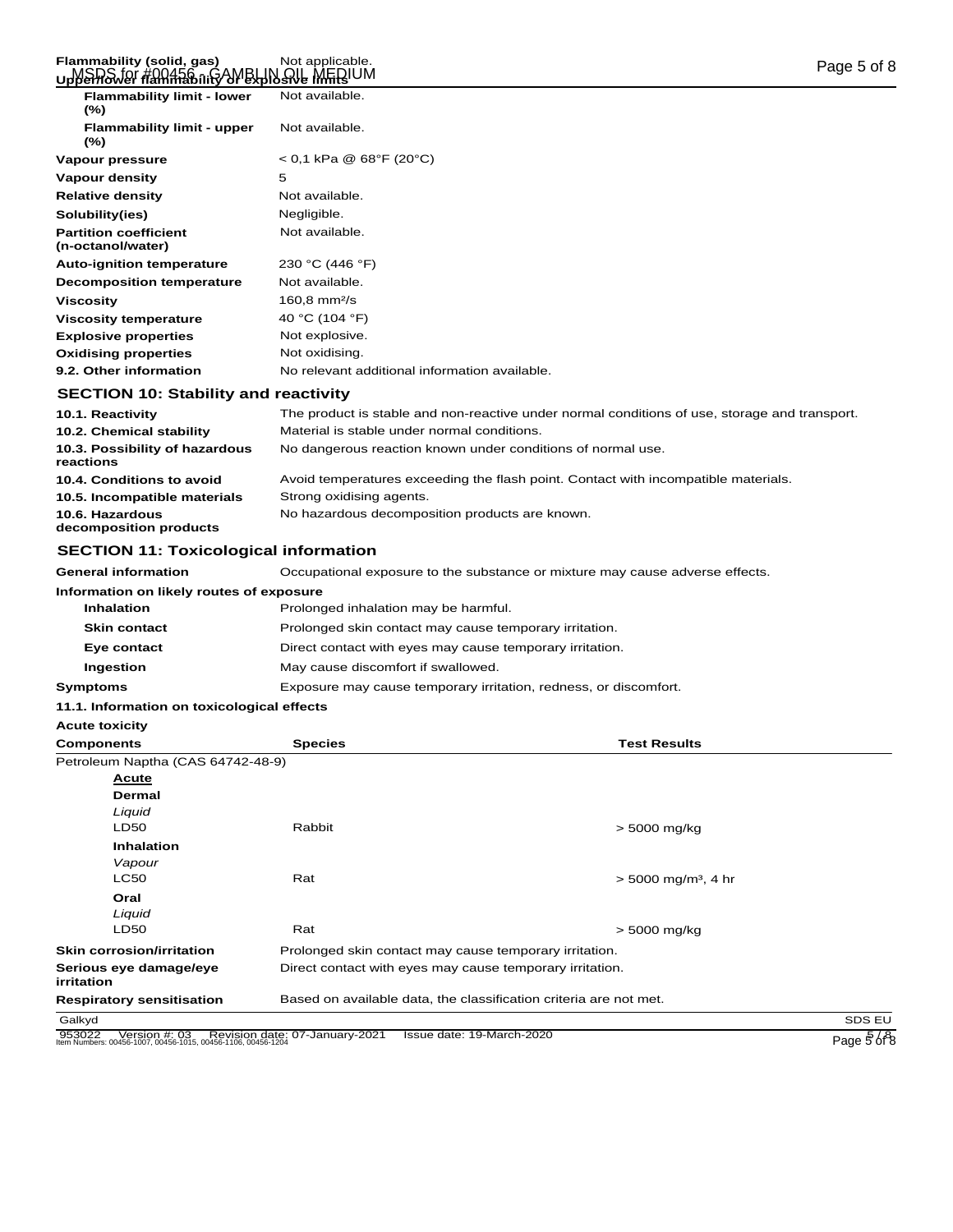| Carcinogenicity | Based on available data, the classification criteria are not met. |
|-----------------|-------------------------------------------------------------------|

| (as amended)                                                                                       |                           | Hungary, 26/2000 EüM Ordinance on protection against and preventing risk relating to exposure to carcinogens at work |
|----------------------------------------------------------------------------------------------------|---------------------------|----------------------------------------------------------------------------------------------------------------------|
| Petroleum Naptha (CAS 64742-48-9)<br><b>IARC Monographs. Overall Evaluation of Carcinogenicity</b> |                           |                                                                                                                      |
| Petroleum Naptha (CAS 64742-48-9)                                                                  |                           | 3 Not classifiable as to carcinogenicity to humans.                                                                  |
| <b>Reproductive toxicity</b>                                                                       |                           | Based on available data, the classification criteria are not met.                                                    |
| Specific target organ toxicity -<br>single exposure                                                |                           | Based on available data, the classification criteria are not met.                                                    |
| Specific target organ toxicity -<br>repeated exposure                                              |                           | Based on available data, the classification criteria are not met.                                                    |
| <b>Aspiration hazard</b>                                                                           | Not an aspiration hazard. |                                                                                                                      |
| Mixture versus substance<br>information                                                            | No information available. |                                                                                                                      |
| Other information                                                                                  | Not available.            |                                                                                                                      |

## **SECTION 12: Ecological information**

| 12.1. Toxicity                                            | Based on available data, the classification criteria are not met for hazardous to the aquatic<br>environment.                                                                              |                                                                              |                     |
|-----------------------------------------------------------|--------------------------------------------------------------------------------------------------------------------------------------------------------------------------------------------|------------------------------------------------------------------------------|---------------------|
| <b>Components</b>                                         |                                                                                                                                                                                            | <b>Species</b>                                                               | <b>Test Results</b> |
| Petroleum Naptha (CAS 64742-48-9)                         |                                                                                                                                                                                            |                                                                              |                     |
| <b>Aquatic</b>                                            |                                                                                                                                                                                            |                                                                              |                     |
| Acute                                                     |                                                                                                                                                                                            |                                                                              |                     |
| Algae                                                     | EL <sub>0</sub>                                                                                                                                                                            | Pseudokirchnerella subcapitata                                               | 1000 mg/l, 72 hr    |
|                                                           | <b>NOELR</b>                                                                                                                                                                               | Pseudokirchnerella subcapitata                                               | 1000 mg/l, 72 hr    |
| Crustacea                                                 | EL <sub>0</sub>                                                                                                                                                                            | Daphnia magna                                                                | 1000 mg/l, 48 hr    |
| Fish                                                      | LL <sub>0</sub>                                                                                                                                                                            | Oncorhynchus mykiss                                                          | 1000 mg/l, 96 hr    |
| Chronic                                                   |                                                                                                                                                                                            |                                                                              |                     |
| Crustacea                                                 | <b>NOELR</b>                                                                                                                                                                               | Daphnia magna                                                                | 1 mg/l, 21 d        |
| 12.2. Persistence and<br>degradability                    |                                                                                                                                                                                            | No data is available on the degradability of any ingredients in the mixture. |                     |
| 12.3. Bioaccumulative potential                           | No data available.                                                                                                                                                                         |                                                                              |                     |
| <b>Partition coefficient</b><br>n-octanol/water (log Kow) | Not available.                                                                                                                                                                             |                                                                              |                     |
| <b>Bioconcentration factor (BCF)</b>                      | Not available.                                                                                                                                                                             |                                                                              |                     |
| 12.4. Mobility in soil                                    | The product is insoluble in water.                                                                                                                                                         |                                                                              |                     |
| 12.5. Results of PBT and vPvB<br>assessment               | This mixture does not contain substances assessed to be vPvB / PBT according to Regulation<br>(EC) No 1907/2006, Annex XIII.                                                               |                                                                              |                     |
| 12.6. Other adverse effects                               | No other adverse environmental effects (e.g. ozone depletion, photochemical ozone creation<br>potential, endocrine disruption, global warming potential) are expected from this component. |                                                                              |                     |
| <b>SECTION 13: Disposal considerations</b>                |                                                                                                                                                                                            |                                                                              |                     |
| 13.1. Waste treatment methods                             |                                                                                                                                                                                            |                                                                              |                     |
| <b>Residual waste</b>                                     | Dispose in accordance with local regulations. Empty containers or liners may retain some product                                                                                           |                                                                              |                     |

| RESIUUAI WASLE                | Dispuse in accordance with local requisitions. Empty containers or infers may retain some product<br>residues. This material and its container must be disposed of in a safe manner (see: Disposal<br>instructions). |
|-------------------------------|----------------------------------------------------------------------------------------------------------------------------------------------------------------------------------------------------------------------|
| <b>Contaminated packaging</b> | Since emptied containers may retain product residue, follow label warnings even after container is<br>emptied. Empty containers should be taken to an approved waste handling site for recycling or<br>disposal.     |
| EU waste code                 | The Waste code should be assigned in discussion between the user, the producer and the waste<br>disposal company.                                                                                                    |
| Disposal methods/information  | Collect and reclaim or dispose in sealed containers at licensed waste disposal site.                                                                                                                                 |
| <b>Special precautions</b>    | Dispose in accordance with all applicable regulations.                                                                                                                                                               |

| ٩.<br>'' |  |
|----------|--|
|----------|--|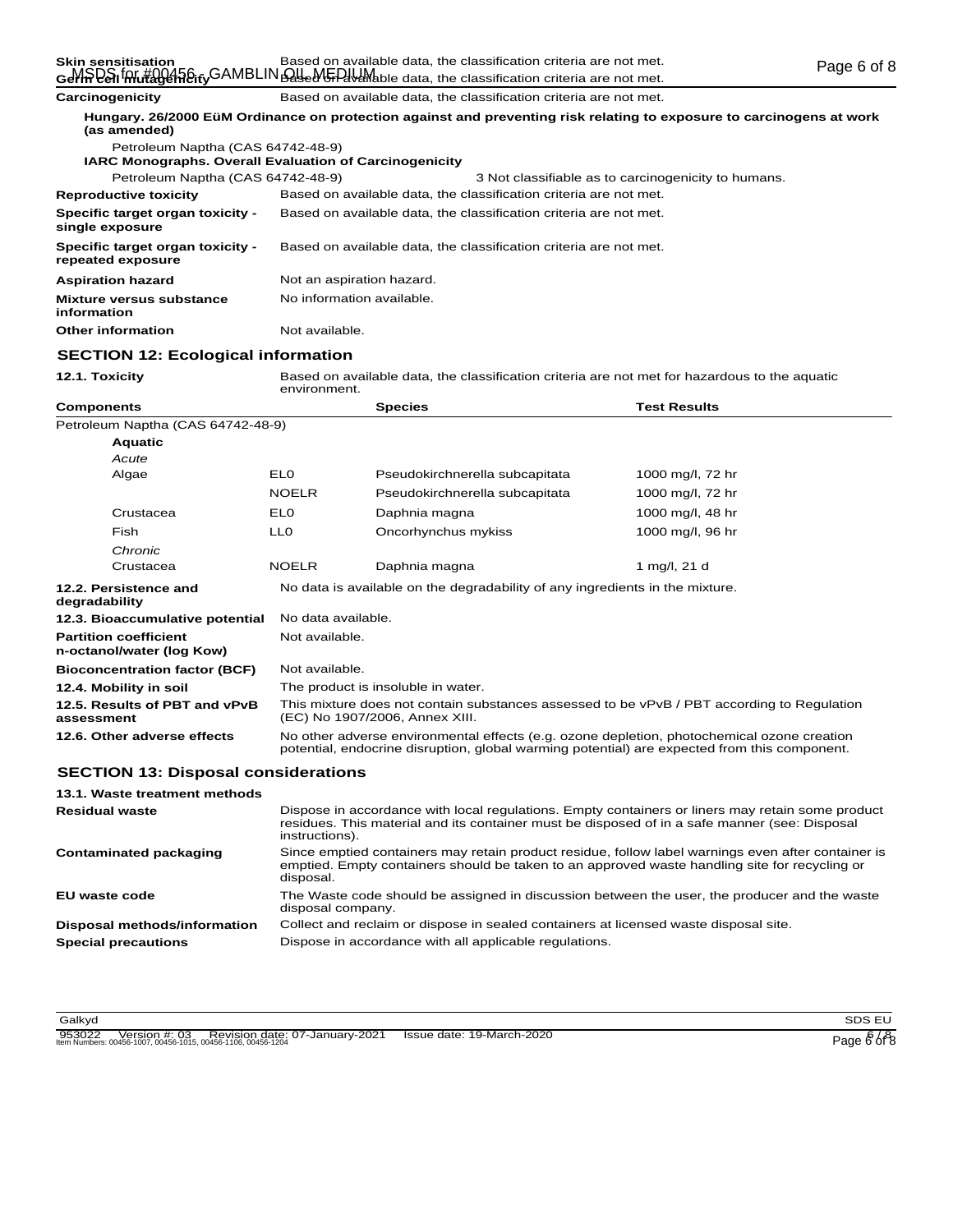14.1. - 14.6.: Not regulated as dangerous goods. **RID**

14.1. - 14.6.: Not regulated as dangerous goods. **ADN**

14.1. - 14.6.: Not regulated as dangerous goods. **IATA**

14.1. - 14.6.: Not regulated as dangerous goods. **IMDG**

14.1. - 14.6.: Not regulated as dangerous goods.

14.7. Transport in bulk Not established. **according to Annex II of MARPOL 73/78 and the IBC**

## **Code**

## **SECTION 15: Regulatory information**

**15.1. Safety, health and environmental regulations/legislation specific for the substance or mixture**

#### **EU regulations**

| Not listed.                                            | Regulation (EC) No. 1005/2009 on substances that deplete the ozone layer, Annex I and II, as amended                                                                                                                      |
|--------------------------------------------------------|---------------------------------------------------------------------------------------------------------------------------------------------------------------------------------------------------------------------------|
| Not listed.                                            | Regulation (EU) 2019/1021 On persistent organic pollutants (recast), as amended                                                                                                                                           |
|                                                        | Regulation (EU) No. 649/2012 concerning the export and import of dangerous chemicals, Annex I, Part 1 as amended                                                                                                          |
| Not listed.<br>Not listed.                             | Regulation (EU) No. 649/2012 concerning the export and import of dangerous chemicals, Annex I, Part 2 as amended                                                                                                          |
| Not listed.                                            | Regulation (EU) No. 649/2012 concerning the export and import of dangerous chemicals, Annex I, Part 3 as amended                                                                                                          |
| Not listed.                                            | Regulation (EU) No. 649/2012 concerning the export and import of dangerous chemicals, Annex V as amended                                                                                                                  |
| Not listed.                                            | Regulation (EC) No. 166/2006 Annex II Pollutant Release and Transfer Registry, as amended                                                                                                                                 |
| Not listed.                                            | Regulation (EC) No. 1907/2006, REACH Article 59(10) Candidate List as currently published by ECHA                                                                                                                         |
| <b>Authorisations</b>                                  |                                                                                                                                                                                                                           |
| Not listed.                                            | Regulation (EC) No. 1907/2006, REACH Annex XIV Substances subject to authorisation, as amended                                                                                                                            |
| <b>Restrictions on use</b>                             |                                                                                                                                                                                                                           |
|                                                        | Regulation (EC) No. 1907/2006, REACH Annex XVII Substances subject to restriction on marketing and use as amended                                                                                                         |
| Petroleum Naptha (CAS 64742-48-9)<br>work, as amended. | Directive 2004/37/EC: on the protection of workers from the risks related to exposure to carcinogens and mutagens at                                                                                                      |
| Petroleum Naptha (CAS 64742-48-9)                      |                                                                                                                                                                                                                           |
| <b>Other EU regulations</b>                            |                                                                                                                                                                                                                           |
|                                                        | Directive 2012/18/EU on major accident hazards involving dangerous substances, as amended                                                                                                                                 |
| Not listed.                                            |                                                                                                                                                                                                                           |
| <b>Other regulations</b>                               | The product is classified and labelled in accordance with Regulation (EC) 1272/2008 (CLP<br>Regulation) as amended. This Safety Data Sheet complies with the requirements of Regulation<br>(EC) No 1907/2006, as amended. |
| <b>National regulations</b>                            | Follow national regulation for work with chemical agents in accordance with Directive 98/24/EC, as<br>amended.                                                                                                            |
| 15.2. Chemical safety<br>assessment                    | No Chemical Safety Assessment has been carried out.                                                                                                                                                                       |
| <b>SECTION 16: Other information</b>                   |                                                                                                                                                                                                                           |
| List of abbreviations                                  |                                                                                                                                                                                                                           |
|                                                        | PBT: Persistent, bioaccumulative and toxic.<br>EC50: Effective Concentration, 50%.                                                                                                                                        |

EL0: Effective level, 0%.

Galkyd SDS EU